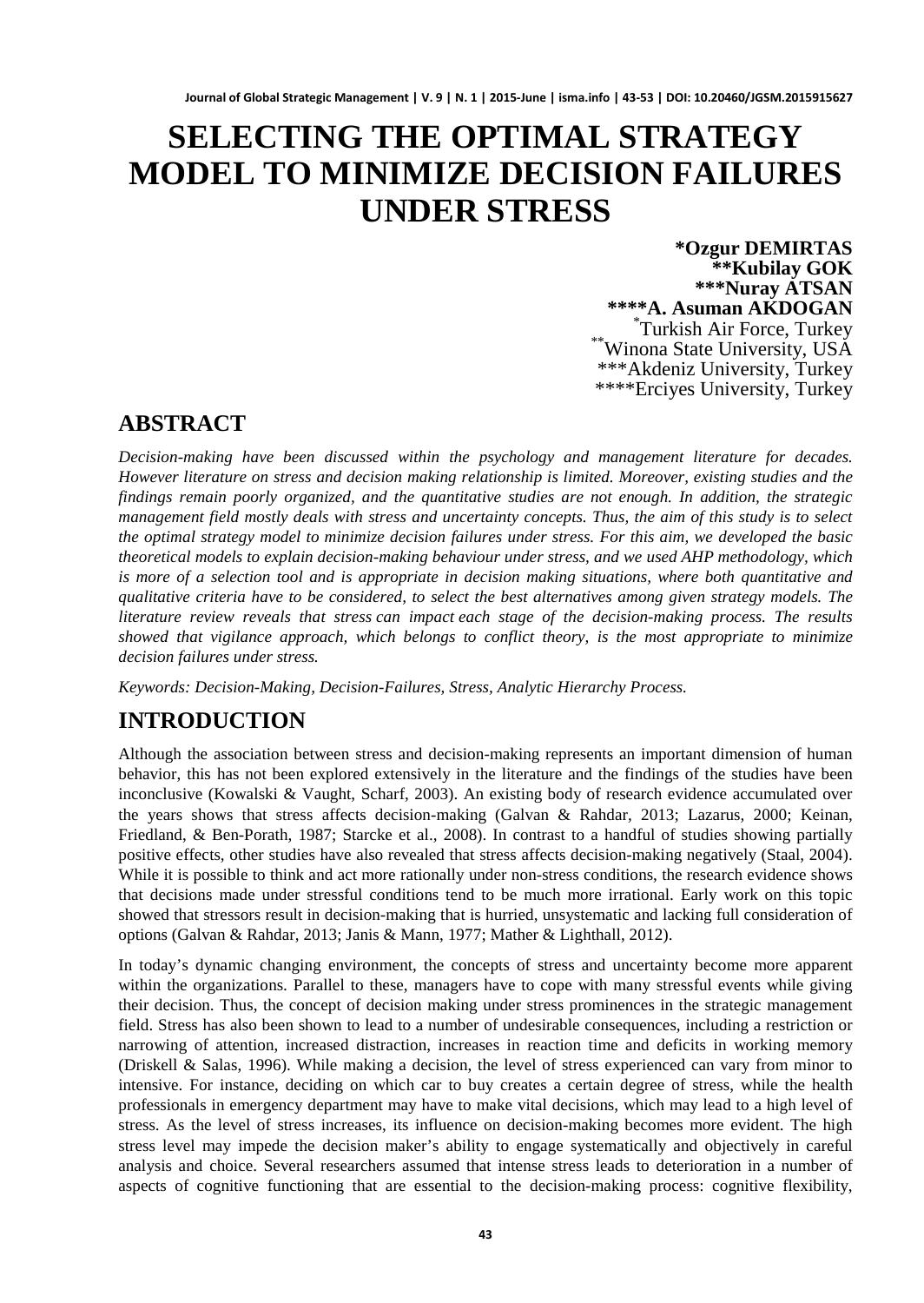reasoning, discriminating the essential from the trivial, planning capabilities, concentration and the retrieval of information from memory (Keinan et al., 1987; Mandler, 1982; Raaijmakers, 1990).

A review of various theoretical models proposed for explaining decision-making under stress and pertaining research evidence about these models in extant literature form the basis of our paper about decision-making under stress. For example, in dual processing model, Starcke and Brand (2012) explored this matter based on the assumption that decision-makers make their decisions by using rational-analytical and intuitiveexperiential systems. On the other hand, another theoretical framework that is often used to explain decisionmaking under stress is the somatic marker hypothesis which claimed that decisions can be guided by somatic markers. In this study, the authors analyze this topic based on the models that focus on the stressors influencing the decision-making process. Thus, the primary purpose of this study is to select the optimal strategy model to minimize decision failures under stress. For this aim, we proposed strategies how to prevent decision failures that stem from perceived decision specific stress. For that end, we first introduced a review of the basic theoretical models advocated to explain the decision-making behavior under stress. Next, the methodology and the results of this study were presented. Finally, our paper concludes by offering suggestions to prevent decision failures stem from decision-making under stress and how to cope with it.

# **LİTERATURE REVİEW**

Although the influence of common causes, such as information overload, limitation of human information processing, group pressure, blinding prejudice, ignorance, organizational constraints, and bureaucratic politics are important, Janis and Mann (1977) emphasized that perceived stress in the decision-making process is a major cause of bad decisions and errors. In the literature review, stress has been identified as an important factor that tends to increase the number of task errors (Baradell & Klein, 1993; Johnston et al., 1997; Keinan, 1987; LeBlanc, 2009). A review of decision-making under stress literature also showed that management researchers and theorists proposed four different theoretical models to explain the decisionmaking behavior under stress. These models are as follows: conflict-theory of decision-making, threatrigidity model of decision-making under stress, crisis model of decision-making under stress, and finally decision-making under time pressure model.

#### Conflict-Theory of Decision Making

This model is based on a behavioral analysis clarifying problem causes and formulation of alternatives under conflicting conditions. Janis and Mann (1977) treated decision stress as a dependent variable such as perceived risk or loss, availability of promising alternatives, and time limit to process information and evaluating each alternative. Furthermore, they approached the concept of decision-making stress as a context and a problem-related phenomenon. They also argued that the way one copes with resolving a difficult choice is determined by the presence or absence of three factors: (1) the awareness of loss or risk involved; (2) the hope in finding a promising solution to a challenging situation as well as the chance of avoiding it; and (3) the time available to evaluate and search for relevant information with respect to established alternatives.

Janis (1982) described five major behavioral patterns while trying to make decision-making under stress. These were as follows: (1) *unconflicted adherence* occurs when a decision-maker decides on continuing whatever s/he has been doing, ultimately ignoring the information about the risk of losses, (2) *un-conflicted change* happens when the decision-maker uncritically adopts whichever new course of action is most salient or most strongly recommended, (3) *defensive avoidance* take place when the decision-maker avoids conflict by procrastinating, shifting responsibility to someone else, or constructing wishful rationalizations and remaining selectively inattentive to relevant information, (4) *hypervigilance* takes place when a decisionmaker searches drastically for a way out of the dilemma and impulsively seizes upon a hastily contrived solution that seems to promise immediate relief, overlooking the full range of consequences of his/her choice because of intentional excitement and repetitive thinking. Janis, in its extremist form, refers to this behavioral pattern as panic, and finally (5) *vigilance* occurs when the decision-maker searches for relevant information, assimilates it in an unbiased manner, and appraises alternatives carefully before making a choice. Such approach is also referred to as the analytical decision-making behavior.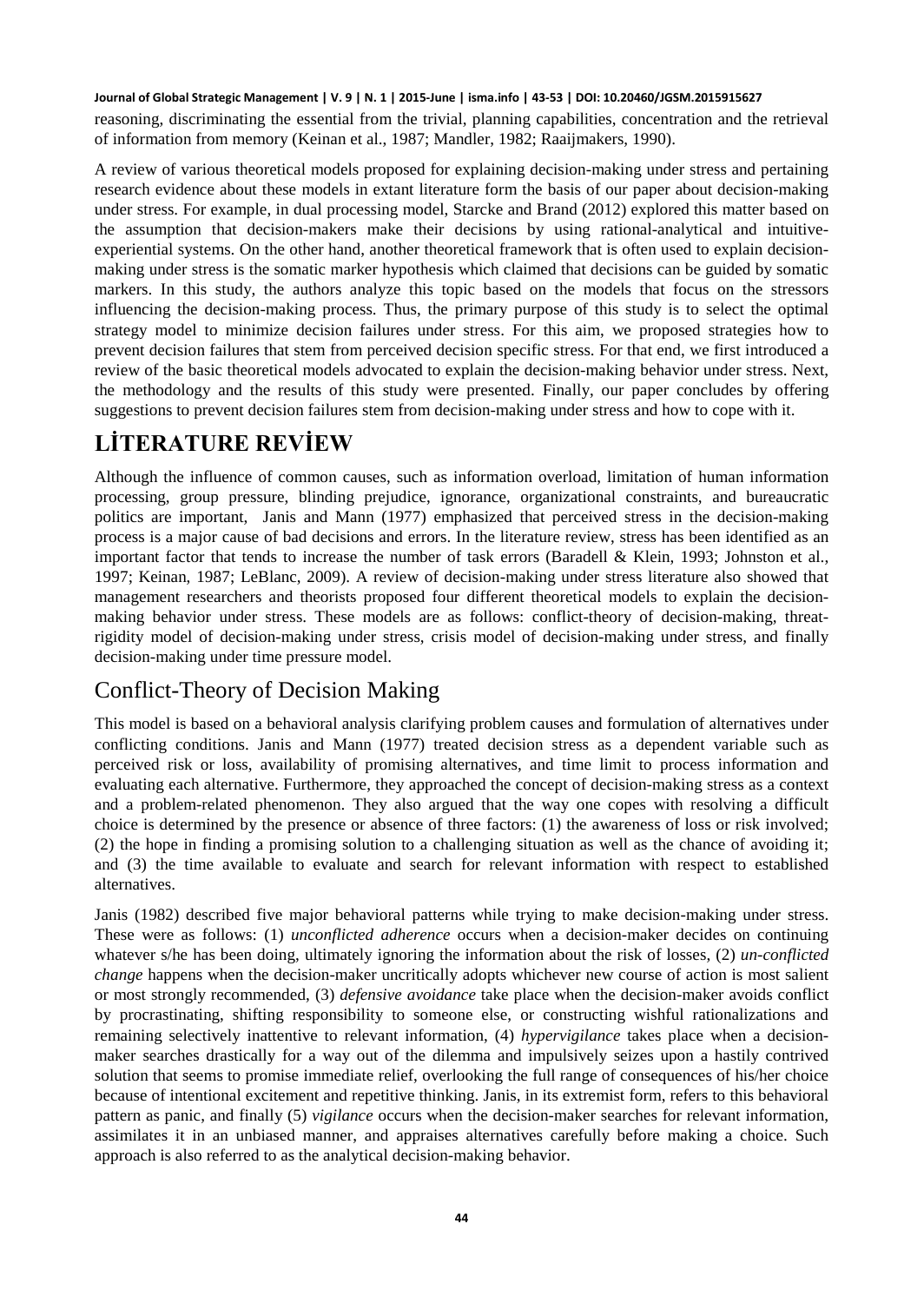In an assessment of those five decision-making behavior patterns we presented above, Janis (1982) concluded that the first two patterns may save time, and emotional wear-and-tear, especially for routine decisions, but if the decision-maker has to make a vital decision, it often leads to defective decision-making.

### Threat-Rigidity Model

The second approach to the study of decision-making under stress is the "Threat-Rigidity Effect" model by Staw et al. (1981). This model is based on the analysis of previous literature from sociology, organizational theory, psychology, and social psychology. The collapse of many organizations is related to their failures to adapt to the changing conditions caused by a stressful environment (Staw et al., 1981). Under threatening conditions, individuals, groups and organizations react by becoming more rigid and more controlling (Staw et al., 1981; Plotnick et al., 2009). This model considers threat as an environmental event that has impending negative or harmful consequences for the entity; information processing and control was treated as the determination of rigidity. The model is based on the analysis of previous literature from sociology, organizational theory, psychology, and social psychology by Staw et al. (1981).

The threat-rigidity model is founded with a multi-level framework that outlines the decision-making under stress behavior at individual, group and organizational levels (Plotnick et al., 2009). Individual level analysis of threat rigidity approach based on three elements: the first one is the link between threat situations, psychological stress, and anxiety; the second one is the nature of cognitive manifestations of stress, anxiety and arousal; and, the third one is the level between cognitive manifestations of stress anxiety, arousal and properties of individual behavior. The basic premise of the group level model is that the threat path to groups may either come from external or internal sources. According to the model, if the threat is attributed to external sources, and if there is hope that the threat can be mediated, the group is expected to increase its internal cohesiveness, increase the leadership support and pressure for group uniformity. On the other hand, if the threat arises from deficiencies and dysfunctions of the internal operation of the group, it was predicted that cohesiveness and consensus will decrease. The last level of analysis is the organizational level response. The threat for the organization was described as a resource scarcity, competition or reduction in the size of the market. Organizational level policy may rely on prior knowledge and experience and on reducing the communication channel complexity which leads to a restriction of information processing. Thus, decisionmaking might lead to a centralization of authority through increased top-down information control; tendency to increase efficiency through cost-cutting or better allocation, or conservation of resources might also increase.

Staw et al. (1981) also argue that organizational leaders tend to become more rigid by centralizing decisionmaking, constricting the use of resources and limiting communication. This model indicates that environmental change leads to threats to the vital interests of the individuals, groups and organizations, which results in rigidity where preferred prior responses will not meet the demands of the new situation and will be inappropriate due to constant change takes place in the cultural, economic, political, legal, and technological environment of the business organizations. However, threat rigidity hypothesizes may be somewhat working under certain and stable conditions of environment.

### The Crisis Model

Hermann (1963) was one of the first to use a theoretical approach to decision-making under a crisis situation. This early perspective is important since it influenced the future thinking in the study of decision-making under crisis (Billings et al., 1980). The three elements of Hermann's model are: a potential threat to the high priority goal of the organization: a surprise from lack of weariness about situations; and the existence of a short time period for decisions (Billings et al., 1980; Smart & Vertinsky, 1977). Billings and his colleagues concluded that in Hermann's model, all of the three conditions must be present at the same time in order to consider an event a crisis. They also emphasized that research employing the crisis model did not produce consistent findings in support of the model elements. For instance, they asserted that element of surprise has had little empirical support; and should either be reformulated or dropped from the model. Moreover, the empirical evidence did not support the time measures; perceived time pressure was a factor rather than a time limit in making a decision. The only variable that got consistent empirical support was the threat; they assumed that smaller threats meant smaller probabilities of losses and/or less importance of goals.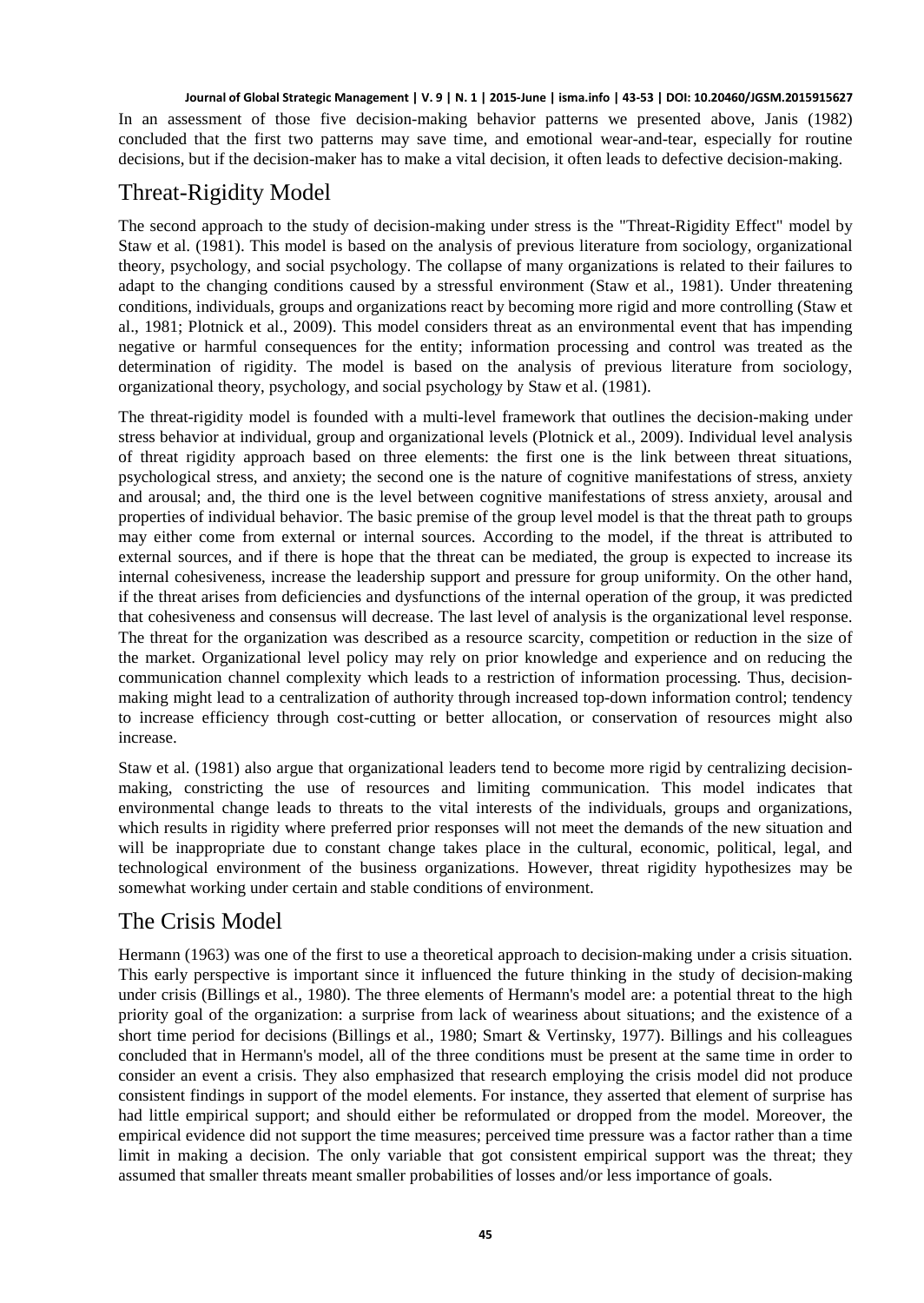Billings et al. (1980) argued that the first step of defining a situation as a crisis should invo1ve perceiving the event in the environment which trigger the crisis. They maintained that this triggering event must be perceived, attended to, and evaluated with respect to a fixed reference point and/or a standard. They argued that this definition was inconsistent with the major decision—making literature; the first step in most decision-making processes is problem searching which violates some criteria relating to individuals, groups, or organizations. The next step of this model is to evaluate the size of discrepancy, and to decide upon the perceived seriousness of the problem. Because, the stage of the crisis have an influence on decision making process. Thus, the degree of perceived crisis is determined as a function of the interaction of three variables: perceived value of possible loss, probability of loss, and time pressure (Billings et al., 1980).

#### Theory of decision-making under time pressure

Acute stress has a rapid and time dependent effect on decision making (Pabst et al., 2013). Often individuals have to make decisions under deadlines. Stock market brokers, for instance, make important financial decisions under extreme time constraints while experiencing excessive noise, heat and antagonistic interpersonal interactions (Porcelli & Delgado, 2009). This may be a daunting task that creates stress and cognitive strain. From this point of view, "theory of decision-making under time pressure" developed by Bronner (1982) has become a major theory of decision making under stress. Bronner (1982) determined three elements of time pressure: decision time, sensitivity, and problem intensity. First, the decision-maker must understand that time is an obligatory part of problem-solving; any violation would lead to a reduction in decision effectiveness. Second, differences in the cognitive structure of people will predict differing degrees of sensitivity to time pressure exposure. Third, Bronner (1982) stated that problem intensity reflects problem evaluation from the decision-maker's perspective; it reflects the subjective assessment of the situation.

Besides these three elements, he noted several symptoms of time pressure. Time pressure leads to the limitation of interaction among the decision-making units and less demand for information on the part of the decision-maker. Time pressure also limits the scope of the coordination activity in decision-making units. Thus, it is stated that time pressure is an important stressor (Keinan et al., 1987). Using a gambling paradigm in their examination of decision strategies, Zur and Breznitz (1981) found that decision makers under time pressure tended to make lower risk choices and spend more time viewing negative dimensions of the decision.

In addition, several researchers emphasized that under time constraints, decision makers try to boost up the decision-making process and if it is not possible then shift to the simplest strategy (Edland & Svenson, 1993; Raaijmakers, 1990; Schutte, 2012; Staal, 2004; Wright, 1974).

# **METHODOLOGY**

The aim of this study is to select the optimal strategy model to minimize decision failures under stress. For this aim, we used AHP methodology, which is more of a selection tool and is appropriate in decision making situations, where both quantitative and qualitative factors have to be considered, to select the best alternative among given strategy models (Geng & Hu, 2012).

The AHP method is a multiple criteria decision-making tool that has been widely used related with decisionmaking (Saaty & Vargas, 1994). The model includes pairwise comparisons among the factors of a given model (Bhutta & Huq, 2002; Saaty, 1980). This method consist of a questionnaire for comparison of each element and geometric mean to arrive at a final solution.

Although there are many scales that can be used for quantifying managerial judgments, the scale given in Table 1 is used in this study (Saaty, 1980). The AHP concept also involves a set of systematic steps for problem solving with giving the relationships among the decision criteria (Kuo et al.,1999). Most of the studies indicated that AHP methodology has advantage over the conventional methods such as brain storming, delphi technique and Q-Sort analysis (Lai et al., 2002; Bhutta & Huq, 2002; Demirtas, 2013; Kuo et al., 1999; Harker, 1987; Tummala et al., 1997; Su et al., 2003).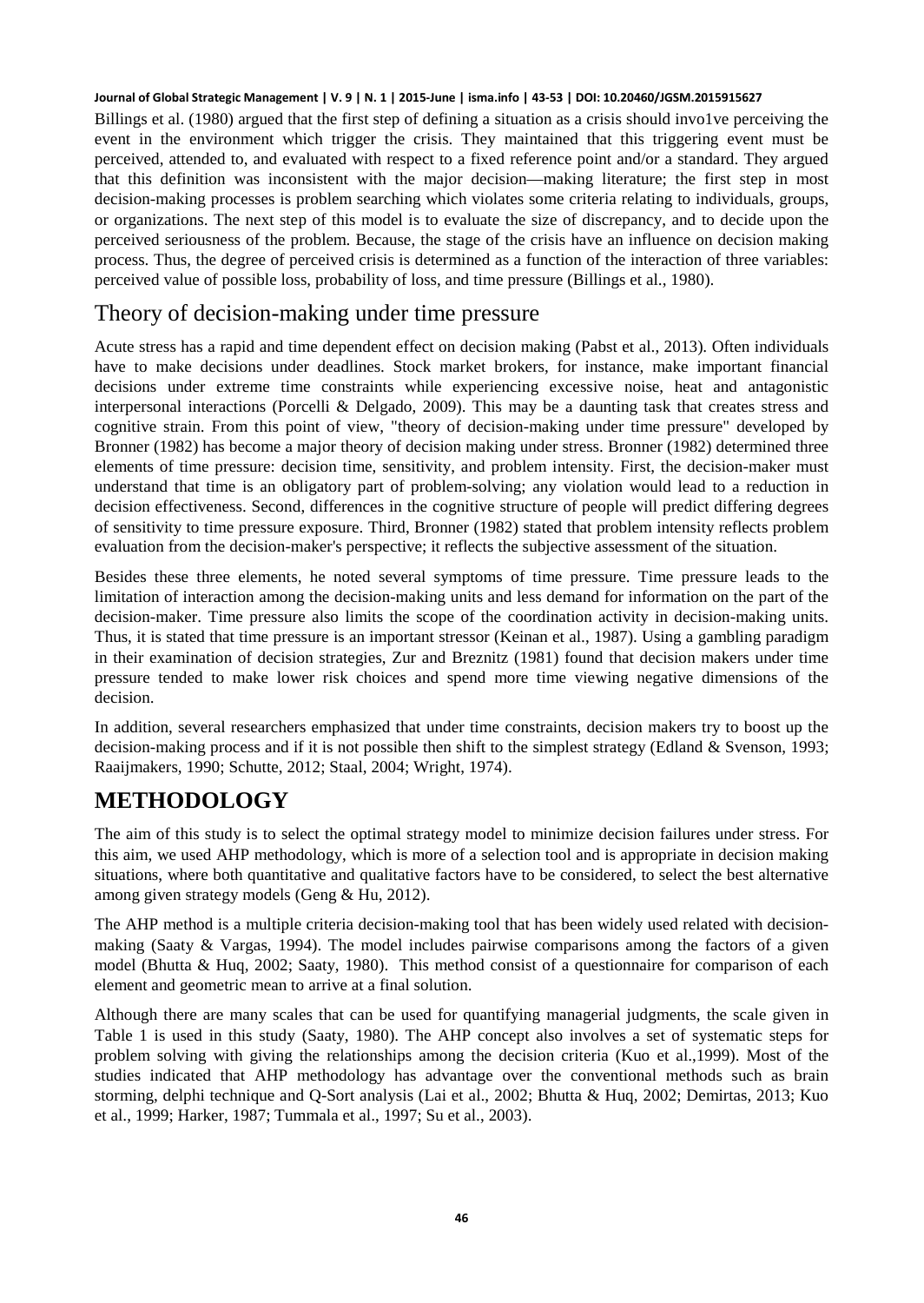| Journal of Global Strategic Management   V. 9   N. 1   2015-June   isma.info   43-53   DOI: 10.20460/JGSM.2015915627 |  |  |  |  |
|----------------------------------------------------------------------------------------------------------------------|--|--|--|--|
|----------------------------------------------------------------------------------------------------------------------|--|--|--|--|

| Reciprocal Measure of Intensity<br>of Importance | Definition                                                                                                                                                 | Explanation                                                                                        |  |
|--------------------------------------------------|------------------------------------------------------------------------------------------------------------------------------------------------------------|----------------------------------------------------------------------------------------------------|--|
|                                                  | Equal importance                                                                                                                                           | Two activities contribute equally to the objective                                                 |  |
| 3                                                | Weak importance of one over another                                                                                                                        | Experience and judgment slightly favor one activity<br>over another                                |  |
| 5                                                | Moderate importance                                                                                                                                        | Experience and judgment strongly favor one<br>activity over another                                |  |
|                                                  | Strong importance                                                                                                                                          | An activity is strongly favored and its dominance is<br>demonstrated in practice                   |  |
| 9                                                | Absolute importance                                                                                                                                        | The evidence favoring one activity over another is<br>of the highest possible order of affirmation |  |
| 2,4,6,8                                          | Intermediate values between two<br>adjacent judgments                                                                                                      | When compromise is needed                                                                          |  |
| Reciprocal of above                              | If activity i has one of the above non-zero numbers assigned to it when compared<br>with activity j, then j has the reciprocal value when compared with i. |                                                                                                    |  |

#### **Table 1 Analytic Hierarchy Measurement Scale**

### **Sample and Data Collection**

The factors and sub-factors in our model were developed from the literature reviews and the interviews made by 7-management personnel, who are in the head of the production, quality, research and development (R&D), maintenance, planning and budgeting departments at defence industry. The interviews are made by face to face. In the literature review, an optimal sample size is not given for AHP methodology, but the sample size in this study is higher than some others (Badri, 1999; Bascetin, 2007; Harbi, 2001; Harker, 1987).

After developing the factors and sub-factors, a second interview was made by the same sample. At the second interview, we wanted them to compare the criteria one-to-one using the AHP comparing scale. Then, the AHP methodology and its reliability analysis were being made.

### **Analyses and Results**

In the AHP methodology, the decision making process starts with the establishment of the hierarchy as shown in Fig.1. In order to determine the importance of the alternatives, pair-wise comparisons were used.

As suggested by Saaty (1980), the geometric mean approach, instead of the arithmetic approach, is used to combine the individual pairwise comparison judgment matrices (PCJMs).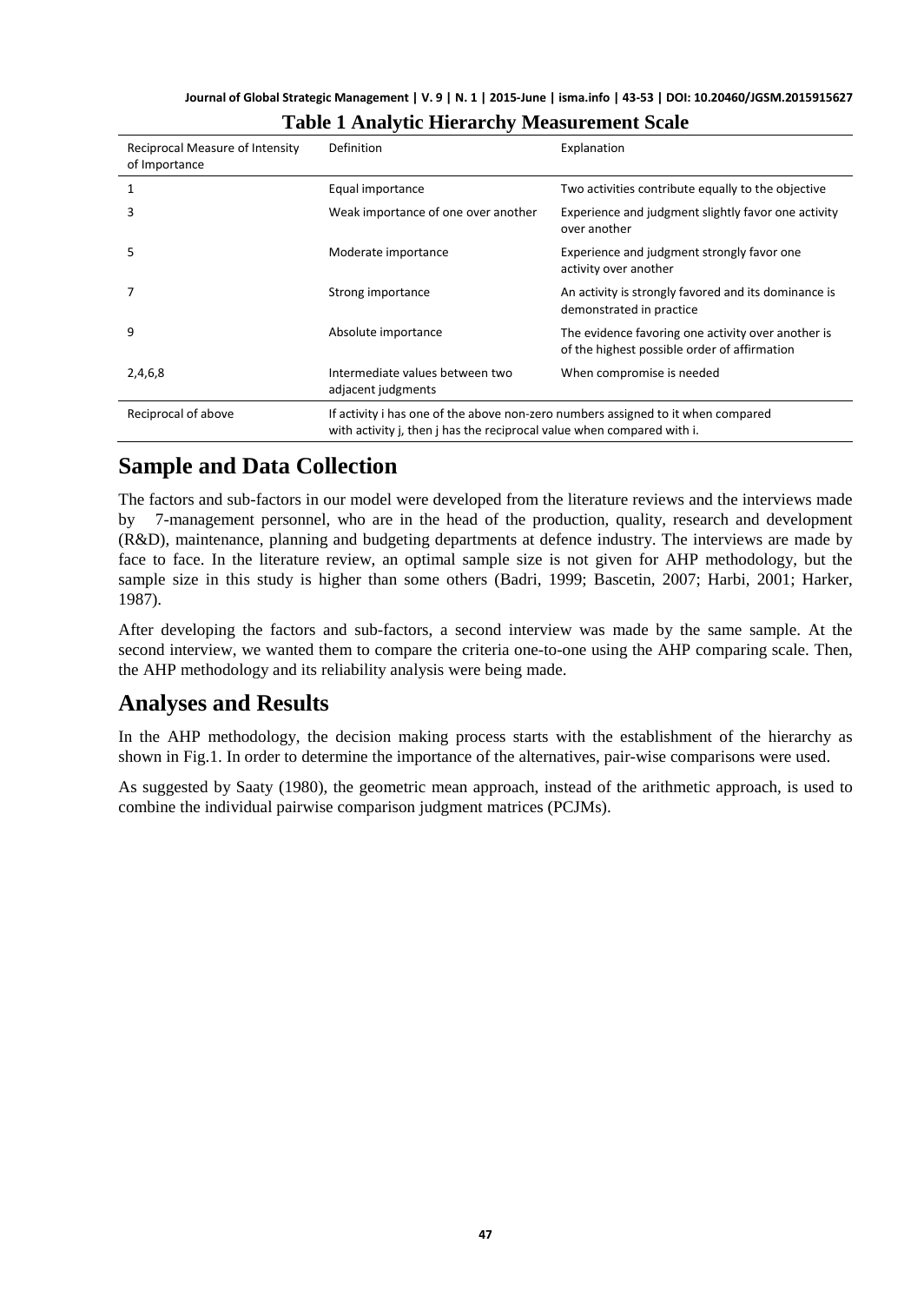

**Figure 1: Hierarchy of the study**

The pairwise comparison judgment matrices obtained from seven management personnel and data collection phase are combined using the geometric mean approach at each hierarchical level to obtain the corresponding consensus pairwise comparison judgment matrices. Each of these matrices is then interpreted into the corresponding largest eigen-value problem and is solved to find the normalized and unique priority weights for each criterion. For this study, conflict theory's reciprocal matrix (as an example in the machining technologies) is given in Table 2.

|                             | C <sub>1</sub> | C <sub>2</sub> | C <sub>3</sub> | C4   | C5   | w   |
|-----------------------------|----------------|----------------|----------------|------|------|-----|
| Unconflicted Adherence (C1) | 1.00           | 1.41           | .29            | 3.65 | .14  | .12 |
| Unconflicted Change (C2)    | .67            | 1.00           | .24            | .32  | .12  | .05 |
| Defensive Avoidance (C3)    | 3.47           | 4.21           | 1.00           | 2.99 | .29  | .22 |
| Hypervigilance (C4)         | .27            | 3.17           | .33            | 1.00 | .22  | .09 |
| Vigilance (C5)              | 7.08           | 8.26           | 3.50           | 4.58 | 1.00 | .52 |

**Table 2 Pairwise comparisons judgment matrice for conflict theory**

W: Weighted vector; λ=3.0017; Consistency Index (CI): .0009; Consistency Ratio (CR): .0015

 Analyses were made following the completion of the pairwise comparisons. The first stage of the analyses is to check the consistency of judgments. In the AHP method, the consistency of matrix in a pairwise comparison should be ensured. If the matrix is inconsistent, evaluating must be made until a consistency is achieved. The consistency ratio (CR) wanted to be smaller than .10 (Soma, 2003; Cox et al, 2000). In this study, Consistency Ratios (CR) for the conflict theory is .0015; threat-rigidity model is .0123; crisis model is .0699; time-pressure theory is .0973.

The second stage of the analyses is to calculate the relative weights of both main and sub-factors. As an example from the analyses, we gave the final weighted results for conflict theory as in Table 3.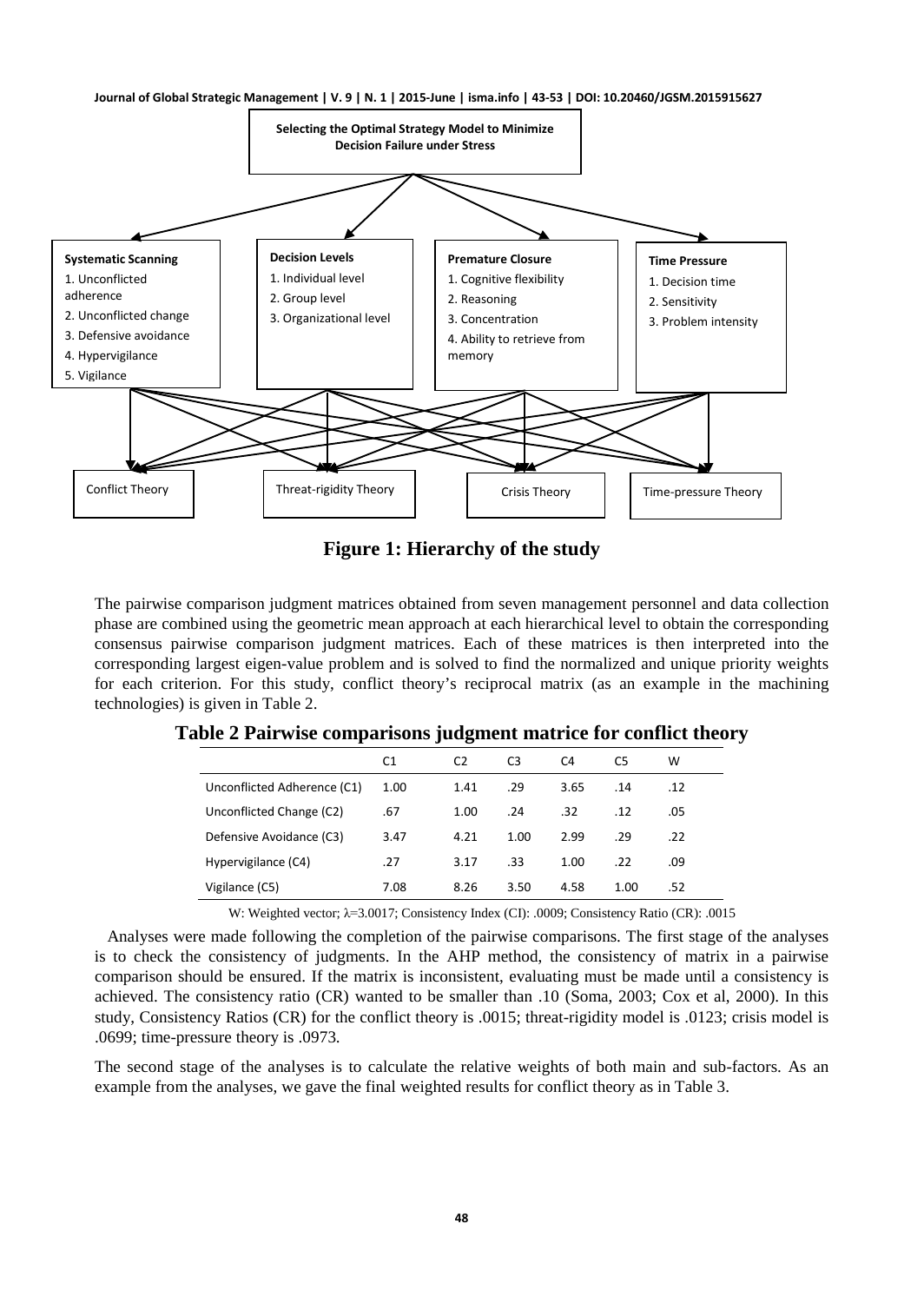**Journal of Global Strategic Management | V. 9 | N. 1 | 2015-June | isma.info | 43-53 | DOI: 10.20460/JGSM.2015915627 Table 3: Final results for conflict theory.**

| <b>Sub-factors in the Conflict Theory</b> | Weights | %   |
|-------------------------------------------|---------|-----|
| Unconflicted Adherence (C1)               | .1254   | 13% |
| Unconflicted Change (C2)                  | .0536   | 5%  |
| Defensive Avoidance (C3)                  | .2352   | 24% |
| Hypervigilance (C4)                       | .0869   | 9%  |
| Vigilance (C5)                            | .4988   | 50% |

All of the AHP formulas are performed, and the final relative weights of the main and sub-factors that were considered in selecting the optimal strategy model in order to minimize decision failures, were obtained as in Table 4.

| <b>Theory</b>                 | <b>Weights</b> | Sub-factors                        | Weights | <b>Global Weights</b> |
|-------------------------------|----------------|------------------------------------|---------|-----------------------|
| <b>Conflict Theory</b>        | .34            | Vigilance                          | 50%     | 13%                   |
|                               |                | <b>Defensive Avoidance</b>         | 24%     | 6%                    |
|                               |                | <b>Unconflicted Adherence</b>      | 13%     | 3%                    |
|                               |                | Hypervigilance                     | 9%      | 2%                    |
|                               |                | <b>Unconflicted Change</b>         | 5%      | 1%                    |
| <b>Threat-rigidity Theory</b> | .28            | <b>Organizational Level</b>        | 45%     | 12%                   |
|                               |                | <b>Group Level</b>                 | 34%     | 9%                    |
|                               |                | <b>Individual Level</b>            | 21%     | 5%                    |
| <b>Crisis Theory</b>          | .21            | Reasoning                          | 37%     | 9%                    |
|                               |                | Concentration                      | 29%     | 7%                    |
|                               |                | Ability to retrieve from<br>memory | 21%     | 5%                    |
|                               |                | <b>Cognitive flexibility</b>       | 13%     | 3%                    |
| <b>Time-pressure Theory</b>   | .17            | <b>Decision time</b>               | 38%     | 10%                   |
|                               |                | Sensitivity                        | 35%     | 9%                    |
|                               |                | <b>Problem Intensity</b>           | 27%     | 6%                    |

#### **Table 4: Final results of the hierarchical model.**

According to the global weights of the model, we have found that *vigilance* was the most important factor in determination of the minimization of decision failures under stress, and *unconflicted change* was the least significant factor in the model.

# **DİSCUSSİON AND CONCLUSION**

Risk and uncertainty are the inseperable parts of the decision-making process in the strategic management field. Decision-making process is concerned with a series of steps, namely recognition of problems or objectives, generating alternative courses of action, evaluating and/or ranking possible alternatives of action, making a choice from among them and implementing the selected course of action (Kowalski & Vaught, 2003; Sarmany-Schuller, 2010). There is no question that s*tress* can *impact* each stage of the *decision-making process (*Moschis, 2007). In this study, we aimed to select the optimum strategy model under stress with respect to the quantitative factors that were established from the existing stress and decision-making literature. An evaluation among the theories made using the Analytic Hierarcy Process. The results of the multi-criteria decision analysis showed that *vigilance* was the most important factor in determination of the minimization of decision failures under stress, and *unconflicted change* was the least significant factor in the model. We didn't find any parallel literature findings related with this result. But, we think that the defence industry contains highly technological improvements, and the decisions mostly given according to the existing environmental conditipns. Thus, the environmental and technological factors should have an important influence for the management team who make the pairwise comparisons for the analyses.

Although there are so many studies investigating the influence of stress on decision-making, there is surprisingly few work on examining this topic using analytical methodology. In this study, qualitative factors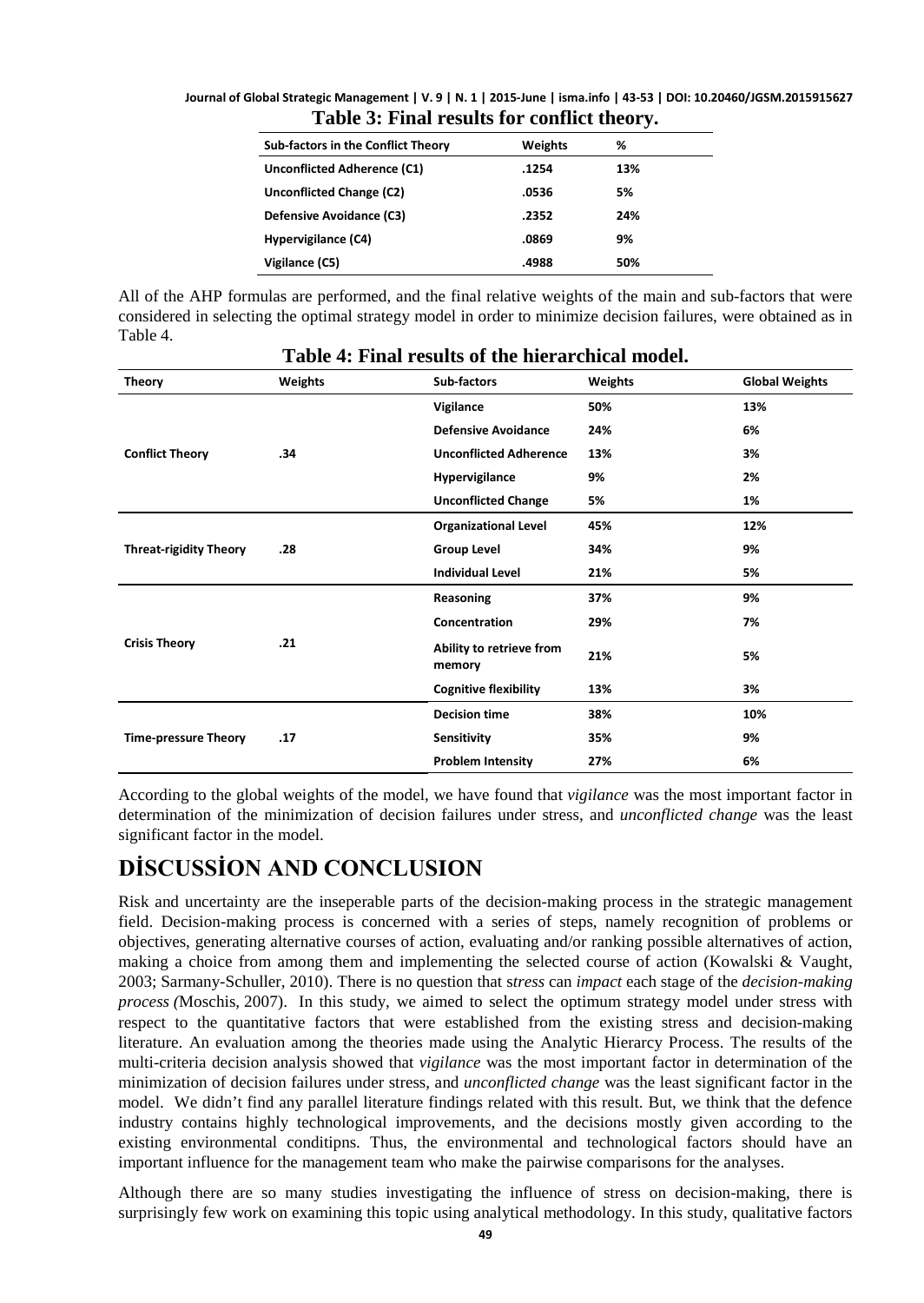in decision making process transformed to quantitative values. Though many decisions must be made under stress and many decision situations elicit stress responses themselves (Starcke & Brand, 2012), decision makers could enhance their decision-making performance and protect against potential decision failures (Whyte, 1991) by means of adapting certain coping strategies such as (1) *using balance sheet exercise* that was suggested by Janis (1982), (2) as suggested by Kruglanski (1986), *using check-lists* could prevent the potential failures by means of a preparing a check-list for all aspects of the alternatives, and before selecting the "best" alternative, these aspects should be compared against to the criteria check-list, (3) heightening the fear of failure by inserting several reminders into the decision-making process may be helpful to heighten the fear of failure. For instance, a few people may be assigned to remind the negative consequences of the actions, (4) as suggested by Billings et al. (1980), one of the significant sources of decision-making stress is the necessity of making a choice within a fixed time period. Thus, analyzing the sources of decision-making stress is another strategy to cope with decision failures, (5) using decision support systems whenever feasible in order to combine human judgment and the power of computer technology to improve the effectiveness and quality of decision-making outcomes (Phillips-Wren & Adya, 2009), (6) Research findings also suggested that ordering task priorities is another ways to enhance the decision quality and prevent potential decision failures while making decisions under stress (Mann & Tan, 1993).

Our review of extant research suggests that decision making under stress causes distortions in the information gathering, alternative generation, assessment of available choices, and finally in the stage of making a choice from among alternatives available to the decision-maker. By highlighting sources of decision-making stress and its implications for decision-making behavior, we hoped that organizations and their managers can adopt certain strategies to scan the information and alternatives without panic. We also hope that use of principles suggested by the different models and scholars may help managers to see their weaknesses in the decisionmaking behavior more clearly. The comparison of the criteria can serve as a check-balance system against non-rational and emotional reactions in the organizations. The other implication for the practice of management is that since the managers can commit themselves to any course of action, involving more people in the decision making and consulting the expert judgment can help managers to better evaluate the negative and positive consequences of their actions.

Overall, this study expands the understanding of the relationship between decision-making and stress by adding a different perspective to strategic management literature. However, this study has several limitations. First, the data were taken from manufacturing industry. Thus, the results in this study cannot be generalized to the other sectors. Second, the results in this study are just ranking of alternatives. These results must be taken into account with other scenerios such as economical, social or environmental conditions of the organizations. Future research should use different multi-criteria decision making techniques such as Analytical Network Process, Fuzzy AHP, or Fuzzy TOPSIS for comparative purposes.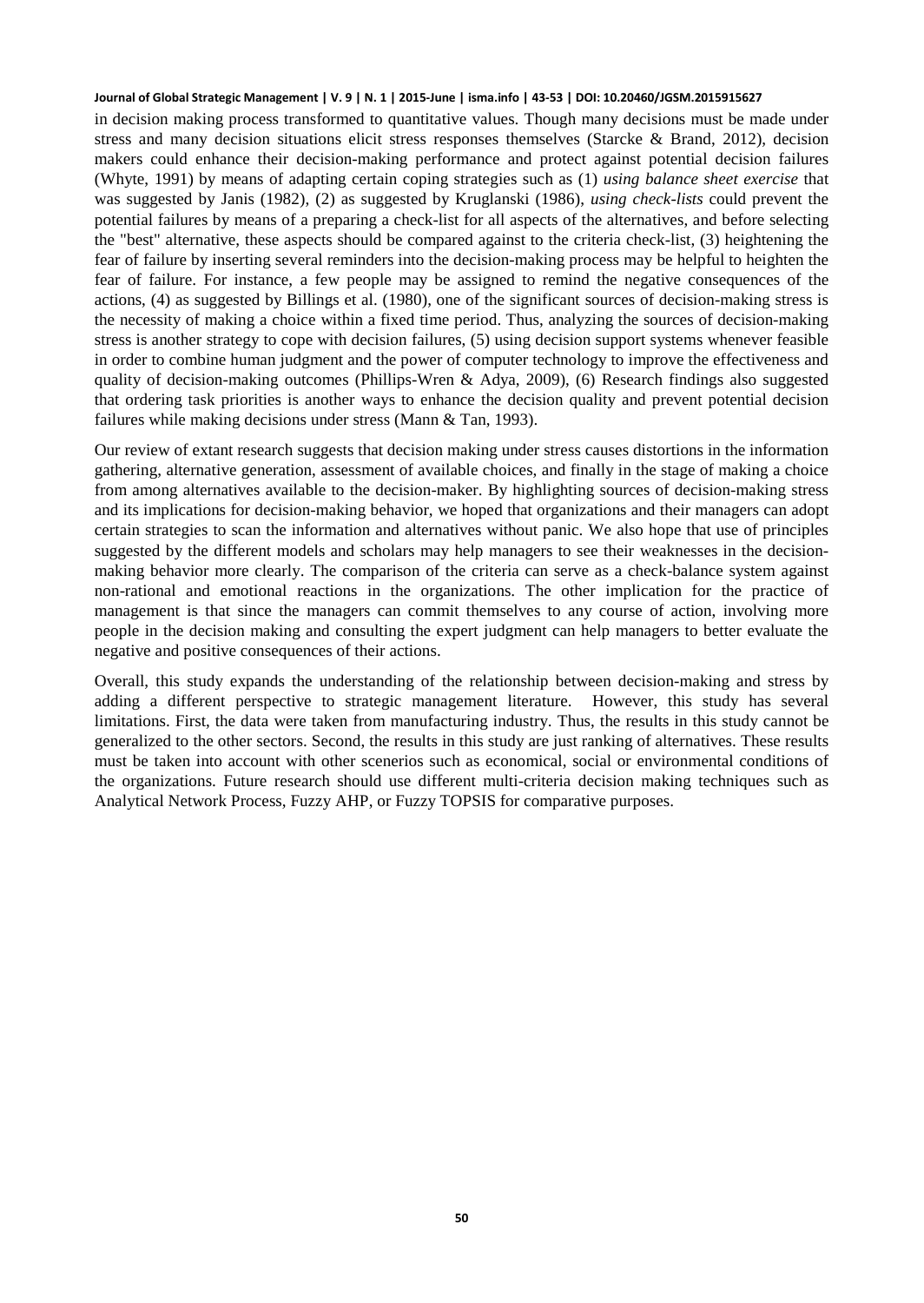# **REFERENCES**

Al-Harbi, K. M. A. S. (2001). Application of the AHP in project management.*International journal of project management*, *19*(1), 19-27.

Badri, M. A. (1999). Combining the analytic hierarchy process and goal programming for global facility location-allocation problem. *International Journal of Production Economics*, *62*(3), 237-248.

Baradell, J. G., & Klein, K. (1993). Relationship of life stress and body consciousness to hypervigilant decision making. *Journal of Personality and Social Psychology*, *64*(2), 267.

Bascetin, A. (2007). A decision support system using analytical hierarchy process (AHP) for the optimal environmental reclamation of an open-pit mine.*Environmental Geology*, *52*(4), 663-672.

Bhutta, K. S., & Huq, F. (2002). Supplier selection problem: a comparison of the total cost of ownership and analytic hierarchy process approaches. *Supply Chain Management: An International Journal*, *7*(3), 126-135.

Billings, R. S., Milburn, T. W., & Schaalman, M. L. (1980). A model of crisis perception: A theoretical and empirical analysis. *Administrative Science Quarterly*, 300-316.

Bronner, R. (1982). *Decision making under time pressure: an experimental study of stress behavior in business management*. Free Press.

Cox, A. M., Alwang, J., & Johnson, T. G. (2000). Local preferences for economic development outcomes: analytical hierarchy procedure. *Growth and Change*, *31*(3), 341-366.

Demirtas, O. (2013). Evaluating the core capabilities for strategic outsourcing decisions at aviation maintenance industry, *Procedia-Social and Behavioral Sciences, 99,* 1134-1143.

Edland, A., & Svenson, O. (1993). Judgment and decision making under time pressure. In *Time pressure and stress in human judgment and decision making*(pp. 27-40). Springer US.

Galvan, A., & Rahdar, A. (2013). The neurobiological effects of stress on adolescent decision making. *Neuroscience*, *249*, 223-231.

Geng, W. L., & Hu, Y. S. (2012). Selection of Outsourcing Supplier Based on AHP. *Advanced Materials Research*, *490*, 2921-2925.

Harker, P. T. (1987). Alternative modes of questioning in the analytic hierarchy process. *Mathematical Modelling*, *9*(3), 353-360.

Hermann, C. F. (1963). Some consequences of crisis which limit the viability of organizations. *Administrative Science Quarterly*, 61-82.

Janis, I. L. (1982). Groupthink: Psychological studies of policy decisions and fiascoes.

Janis, I. L., & Mann, L. (1977). *Decision making: A psychological analysis of conflict, choice, and commitment*. Free Press.

Johnston, J. H., Driskell, J. E., & Salas, E. (1997). Vigilant and hypervigilant decision making. *Journal of Applied Psychology*, *82*(4), 614-625.

Keinan, G. (1987). Decision making under stress: scanning of alternatives under controllable and uncontrollable threats. *Journal of personality and social psychology*, *52*(3), 639-651.

Keinan, G., Friedland, N., & Ben-Porath, Y. (1987). Decision making under stress: Scanning of alternatives under physical threat. *Acta Psychologica*,*64*(3), 219-228.

Kowalski-Trakofler, K. M., Vaught, C., & Scharf, T. (2003). Judgment and decision making under stress: an overview for emergency managers.*International Journal of Emergency Management*, *1*(3), 278-289.

Kruglanski, A. W. (1986). Freeze-think and the Challenger. *Psychology Today*,*20*(8), 48-49.

Kuo, R. J., Chi, S. C., & Kao, S. S. (1999). A decision support system for locating convenience store through fuzzy AHP. *Computers & Industrial Engineering*, *37*(1), 323-326.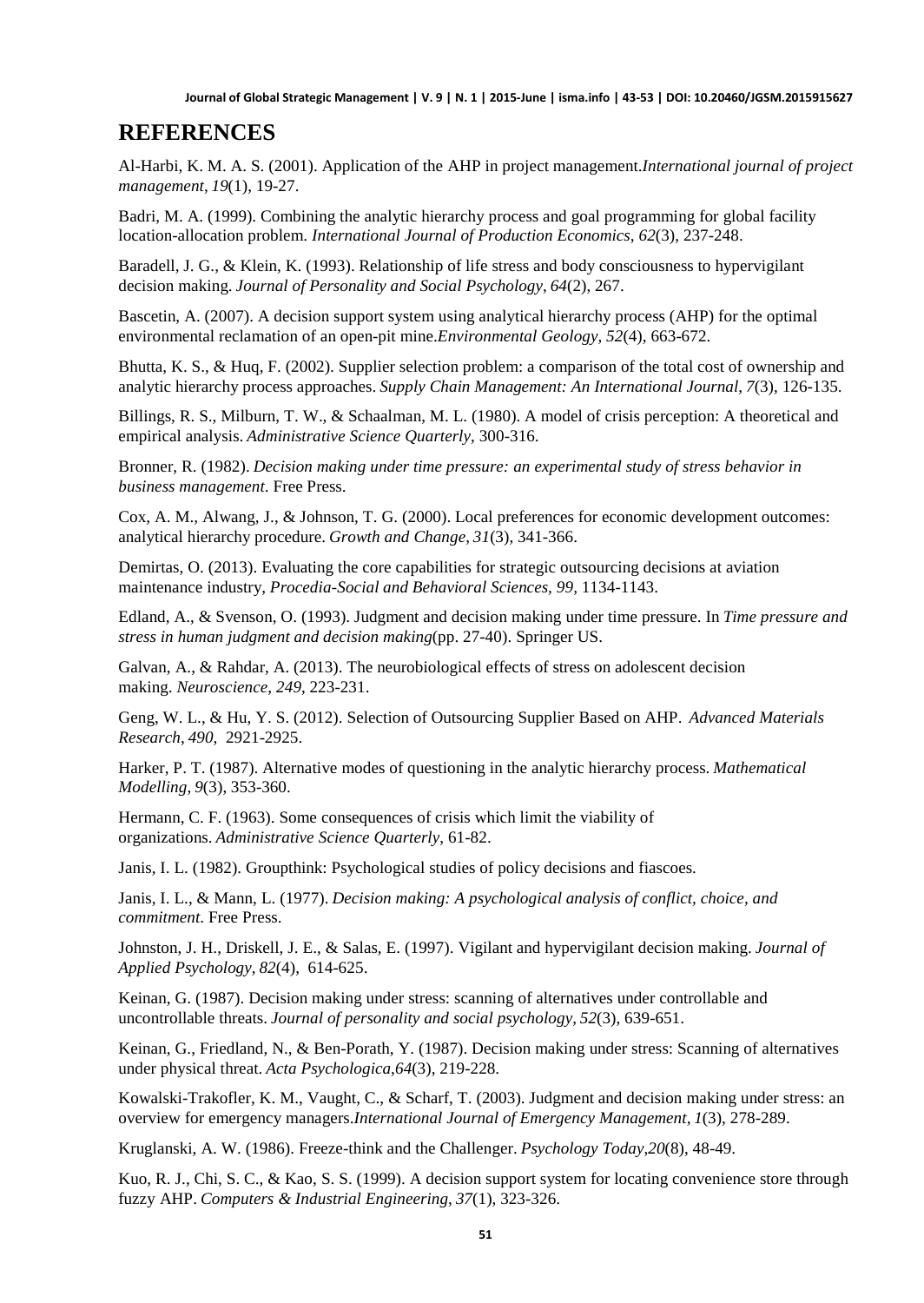Lai, V. S., Wong, B. K., & Cheung, W. (2002). Group decision making in a multiple criteria environment: A case using the AHP in software selection.*European Journal of Operational Research*, *137*(1), 134-144.

Lazarus, R. S. (2000). Toward better research on stress and coping. *American Psychologist*, 55(6), 665-73.

LeBlanc, V. R. (2009). The effects of acute stress on performance: implications for health professions education. *Academic Medicine*, *84*(10), 25-33.

Mandler, G. (1982). The structure of value: Accounting for taste. In *Affect and cognition: The seventeenth annual Carnegie Symposium on Cognition*

Mann, L., & Tan, C. (1993). The hassled decision maker: The effects of perceived time pressure on information processing in decision making.*Australian Journal of Management*, *18*(2), 197-209.

Mather, M., & Lighthall, N. R. (2012). Risk and reward are processed differently in decisions made under stress. *Current directions in psychological science*,*21*(1), 36-41.

Moschis, G. P. (2007). Life course perspectives on consumer behavior. *Journal of the Academy of Marketing Science*, *35*(2), 295-307.

Pabst, S., Brand, M., & Wolf, O. T. (2013). Stress and decision making: a few minutes make all the difference. *Behavioural brain research*, *250*, 39-45.

Phillips-Wren, G., & Adya, M. (2009). Risky Decisions And Decision Support: Does Stress Make A Difference?. In *Proceedings of JAIS Theory Development Workshop*.

Plotnick, L., Turoff, M., & Van Den Eede, G. (2009, January). Reexamining threat rigidity: implications for design. In *System Sciences, 2009. HICSS'09. 42nd Hawaii International Conference on* (pp. 1-10). IEEE.

Porcelli, A. J., & Delgado, M. R. (2009). Acute stress modulates risk taking in financial decision making. *Psychological Science*, *20*(3), 278-283.

Raaijmakers, J. G. (1990). Decision making under mental and physical stress.*TNO Institute for Human Factors*.

Saaty T.(1980), *The analytic hierarchy process*, McGraw-Hill International Book Company

Saaty, T. L., & Vargas, L. G. (1994). *Decision making in economic, political, social, and technological environments with the analytic hierarchy process*(Vol. 7). Rws Pubns.

Salas, E., Driskell, J. E., & Hughes, S. (1996). The study of stress and human performance. *Stress and human performance(A 97-27090 06-53), Mahwah, NJ, Lawrence Erlbaum Associates, Publishers, 1996,*, 1-45.

Sarmany-Schuller, I. (2010) Decision making under time pressure in regard to preferred cognitive style (analytical-intuitive) and study orientation, *Studia Psychologica*, 52(4), 285-290.

Schutte, L. M. (2012). Stress, time pressure, and decision making. *Independent Studies and Capstones.* 651.

Smart, C., & Vertinsky, I. (1977). Designs for crisis decision units. *Administrative science quarterly,* 640- 657.

Soma, K. (2003). How to involve stakeholders in fisheries management—a country case study in Trinidad and Tobago. *Marine Policy*, *27*(1), 47-58.

Staal, M. A. (2004). Stress, cognition, and human performance: A literature review and conceptual framework. Ames Research Center, Research Report.

Starcke, K., & Brand, M. (2012). Decision making under stress: a selective review. *Neuroscience & Biobehavioral Reviews*, *36*(4), 1228-1248.

Starcke, K., Wolf, O. T., Markowitsch, H. J., & Brand, M. (2008). Anticipatory stress influences decision making under explicit risk conditions. *Behavioral neuroscience*, *122*(6), 1352-1360

Staw, B. M., Sandelands, L. E., & Dutton, J. E. (1981). Threat rigidity effects in organizational behavior: A multilevel analysis. *Administrative science quarterly*, 501-524.